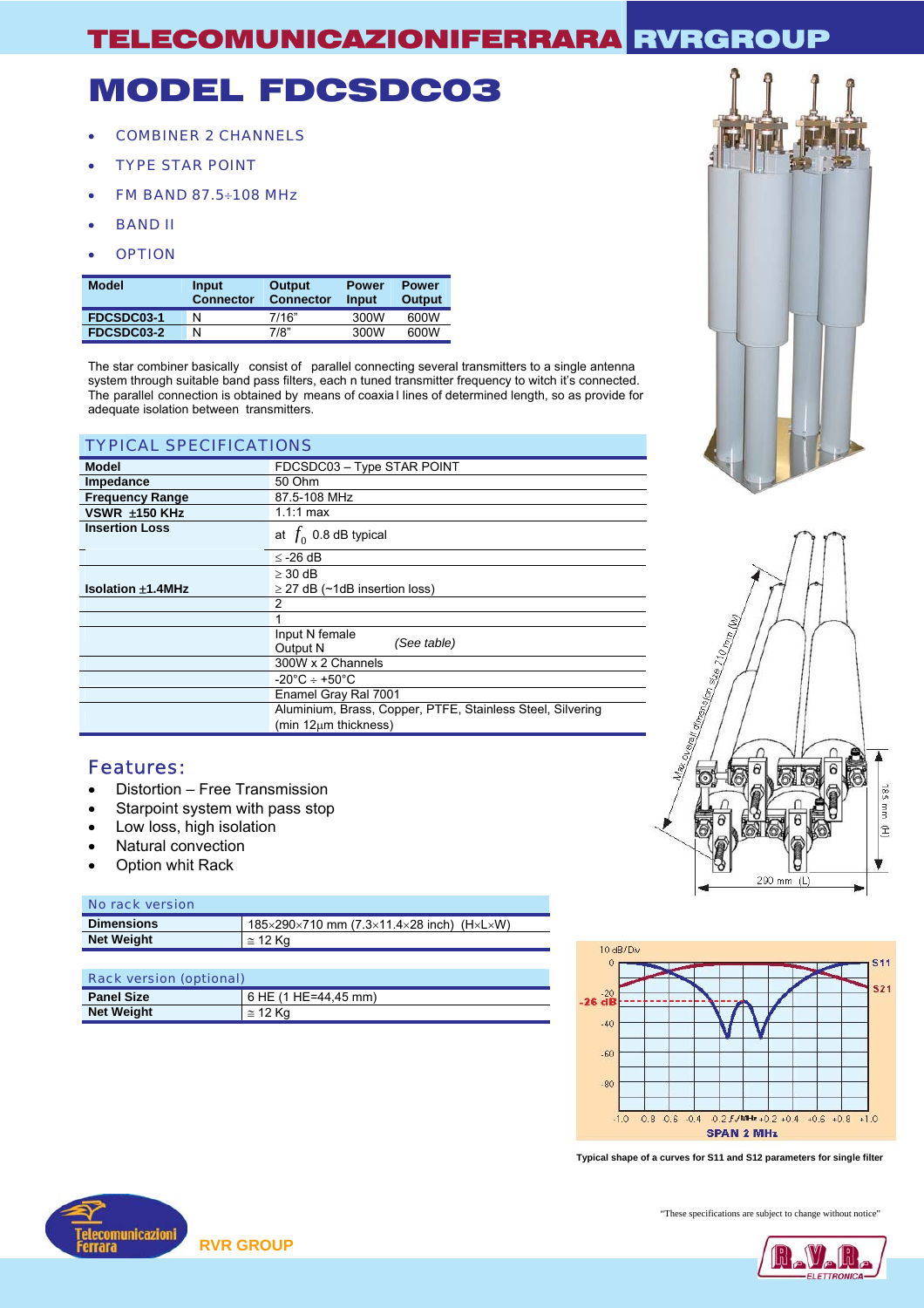# MODEL FDCSTC05

- COMBINER 2 CHANNELS
- TYPE STAR POINT
- RACK VERSION OPTION
- FM BAND 87.5÷108 MHz
- BAND II
- **OPTION**

| <b>Model</b> | Input<br><b>Connector</b> | Output<br><b>Connector</b> | <b>Power</b><br>Input | <b>Power</b><br>Output |
|--------------|---------------------------|----------------------------|-----------------------|------------------------|
| FDCSTC05-1   | 7/16"                     | 7/16"                      | 600W                  | 1200W                  |
| FDCSTC05-2   | 7/16"                     | 7/8"                       | 600W                  | 1200W                  |



The star combiner basically consist of parallel connecting several transmitters to a single antenna sy stem through suitable ban d pass filters, each on tuned transmitter frequency to witch it's connected.

The parallel connection is obtained by means of coaxial lines of determined length, so as provide for adequate isolation betw een transmitters. 

| <b>TYPICAL SPECIFICATIONS</b>    |                                                                                    | $\circ$                                    | (oʻ                                                     |               |
|----------------------------------|------------------------------------------------------------------------------------|--------------------------------------------|---------------------------------------------------------|---------------|
| <b>Model</b>                     | FDCSTC05 - Type STAR POINT                                                         |                                            |                                                         |               |
| Impedance                        | 50 Ohm                                                                             |                                            |                                                         |               |
| <b>Frequency Range</b>           | 87.5-108 MHz                                                                       |                                            | $\circ$<br>$\Omega$<br>$\Omega$                         | 350 mm        |
| VSWR ±150 KHz                    | $1.1:1$ max                                                                        |                                            |                                                         |               |
| <b>Insertion Loss</b>            | at $f_0$ 0.65 dB max                                                               |                                            |                                                         |               |
| Return Loss ±150Khz              | $\leq$ -26 dB                                                                      |                                            |                                                         |               |
| <b>Isolation ±1.6MHz</b>         | $\geq$ 30 dB                                                                       | $\circ \circ \circ \circ \circ$<br>$\circ$ | $\circ \circ \circ \circ \circ \circ \circ \circ \circ$ |               |
| No. Input                        | 2                                                                                  |                                            |                                                         |               |
| No. Output                       |                                                                                    |                                            | 400 mm                                                  |               |
| <b>Connectors standard</b>       | Input N<br>(See table)<br>Output 7/16                                              |                                            |                                                         |               |
| <b>Max Power</b>                 | 600 W $\times$ 2 CHANNELS                                                          |                                            |                                                         |               |
| <b>Working Temperature</b>       | $-20^{\circ}$ C ÷ +50 $^{\circ}$ C                                                 |                                            |                                                         |               |
| <b>Colour</b>                    | Enamel Gray Ral 7001                                                               |                                            | <b>CZZZZD</b><br>(VIIIA)                                | <b>CZZZZD</b> |
| <b>Materials</b>                 | Aluminium, Brass, Copper, PTFE, Stainless Steel,<br>Silvering (min 12µm thickness) |                                            |                                                         |               |
| <b>Features:</b>                 |                                                                                    | Max                                        |                                                         |               |
| • Distortion – Free Transmission |                                                                                    | overall                                    |                                                         |               |
| • Low loss, high isolation       |                                                                                    | dimension size                             |                                                         |               |
| • Natural convection             |                                                                                    | 680 mm                                     |                                                         |               |
|                                  |                                                                                    |                                            |                                                         |               |
| <b>Standard version</b>          |                                                                                    |                                            |                                                         |               |
| <b>Dimensions</b>                | $400\times350\times680$ mm (15.7×13.8×26.8 inch) (H×L×W)                           |                                            |                                                         |               |
| <b>Net Weight</b>                | $\approx$ 40 Kg                                                                    |                                            |                                                         |               |

| <b>Rack version (optional)</b> |                       |
|--------------------------------|-----------------------|
| <b>Panel Size</b>              | 18 HE (1 HE=44.45 mm) |
| <b>Net Weight</b>              | $\approx$ 40 Ka       |



**Typical shape of a curves for S11 and S12 parameters for single filter** 



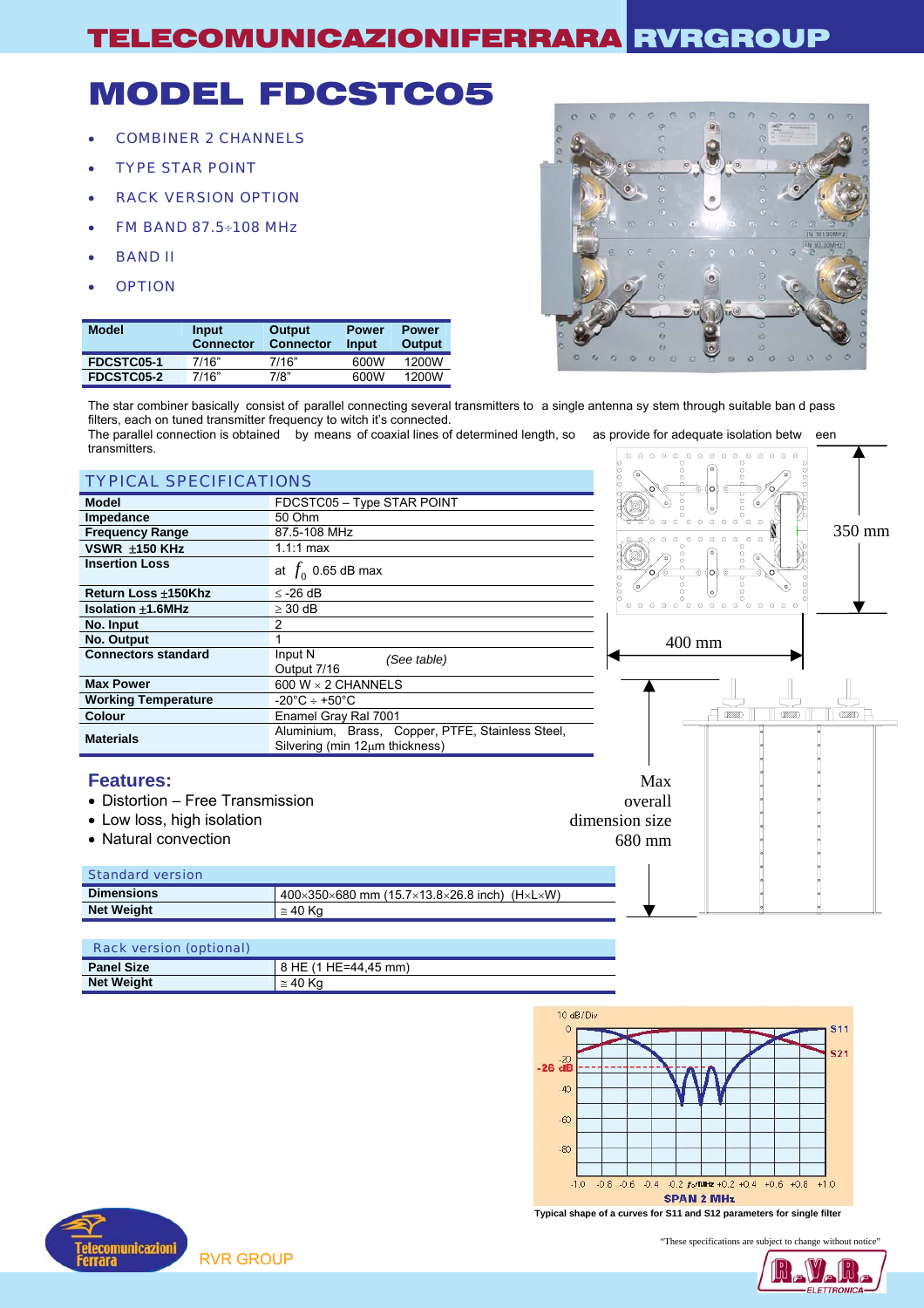## AC89@: 87G87%

- COMBINER 2 CHANNEL
- TYPE STAR POINT
- FM BAND 87.5-108 MHz
- BAND II
- **OPTION**

| <b>Model</b>    | Input<br><b>Connector</b> | <b>Output</b><br><b>Connector</b> | <b>Power</b><br>Input | <b>Power</b><br><b>Output</b> |
|-----------------|---------------------------|-----------------------------------|-----------------------|-------------------------------|
| <b>FDCSDC%1</b> | N 7/16"                   |                                   | 600W                  | 1200W                         |
| <b>FDCSDC%2</b> | N 7/8"                    |                                   | 600W                  | 1200W                         |
| <b>FDCSDC%3</b> | 7/16" 7/16"               |                                   | 1KW                   | 2KW                           |
| <b>FDCSDC%4</b> | 7/16" 7/8"                |                                   | 2KW                   | 4KW                           |
| FDCSDC%5        | $7/8$ " 1+5/8"            |                                   | 2KW                   | 4KW                           |

The star combiner basically consist of parallel connecting several transmitters to a single antenna system through



#### TYPICAL SPECIFICATIONS

| <b>Model</b>               | FDCSDC1 - Type STAR POINT                                                           |
|----------------------------|-------------------------------------------------------------------------------------|
| <b>Impedance</b>           | 50 Ohm                                                                              |
| <b>Frequency Range</b>     | 87.5-108 MHz                                                                        |
| VSWR $±150$ KHz            | $1:1.1$ max                                                                         |
| <b>Insertion Loss</b>      | at $f_0$ 0.25 dB max                                                                |
| Return Loss ±150Khz        | $\leq$ -26dB                                                                        |
| <b>Isolation ±2MHz</b>     | $\geq$ 30 dB                                                                        |
| No. of input               |                                                                                     |
| No. of output              |                                                                                     |
| <b>Connectors standard</b> | Input 7/8"<br>(See table)<br>Output 7/8"                                            |
| <b>Max Power</b>           | $2$ KW $\times$ 2 CHANNELS                                                          |
| <b>Working Temperature</b> | $-20^{\circ}$ C ÷ +50 $^{\circ}$ C                                                  |
| <b>Colour</b>              | Enamel Grav Ral 7001                                                                |
| <b>Materials</b>           | Aluminium, Brass, Copper, PTFE, Stainless Steel,<br>Silvering (min. 12um thickness) |



### **Features:**

- Distortion Free Transmission
- Star-point system with double pass-band cavity filters (standard configurations)
- Star-point system with triple pass-band cavity filters
- Star-point system with pass stop
- Low loss, high isolation
- Natural convection
- Option Group delay equalizer

| <b>Dimensions</b> | 1300(Max size)×485×400 mm (51.2(Max size)×19.09×15.74 inch) (H×L×W) |
|-------------------|---------------------------------------------------------------------|
| Net Weiaht        | $\simeq$ 45 Kn                                                      |
|                   |                                                                     |
|                   | $10$ dB/D <sub>M</sub><br><b>CA4</b>                                |





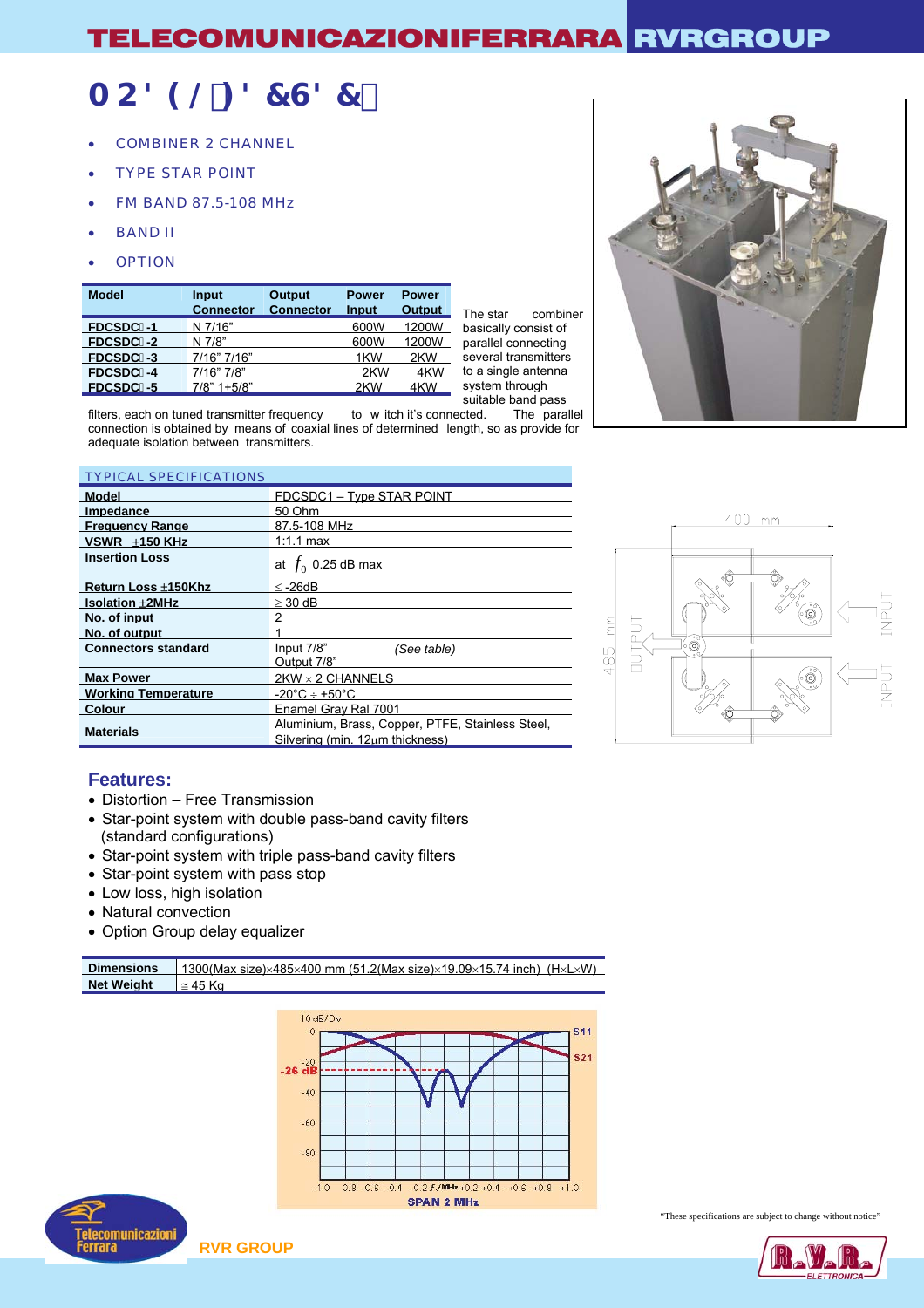### MODEL FTCSDC03

- COMBINER 3 CHANNELS
- TYPE STAR POINT
- FM BAND 87.5÷108 MHz
- BAND II
- OPTION rack mounting

T<sub>r</sub>edition in the second second second second second second second second second second second second second second second second second second second second second second second second second second second second second



| <b>Model</b> | Input<br><b>Connector</b> | Output<br><b>Connector</b> | <b>Power</b><br>Input | <b>Power</b><br>Output |
|--------------|---------------------------|----------------------------|-----------------------|------------------------|
| FTCSDC03-1   | N N                       |                            | 200W                  | 600W                   |
| FTCSDC03-2   | N 7/8"                    |                            | 300W                  | 900W                   |

The star combiner basically consist of parallel connecting several transmitters to a single antenna s ystem th rough suitable ban d pass filters, each on tu ned single antenna s ystem th rough suitable ban d pass filters, transmitter frequency to witch it's connected.

The parallel connection is obtained b y m eans of coaxial lines of determined length, so as provide for adequate isolation between transmitters.

| I YPICAL SPECIFICATIONS                  |                                                                                          |  |  |
|------------------------------------------|------------------------------------------------------------------------------------------|--|--|
| <b>Model</b>                             | FTCSDC03 - Type STAR POINT                                                               |  |  |
| Impedance                                | 50 Ohm                                                                                   |  |  |
| <b>Frequency Range</b>                   | 87.5-108 MHz                                                                             |  |  |
| VSWR ±150 KHz                            | 1.1:1 max                                                                                |  |  |
| <b>Insertion Loss</b>                    | at $f_0$ 0.6 - 0.7 dB max                                                                |  |  |
| Return Loss ±150Khz                      | $≤$ -26 dB                                                                               |  |  |
| <b>Isolation <math>\pm 2.5</math>MHz</b> | $\geq 30$ dB                                                                             |  |  |
| <b>Input Number</b>                      | 3                                                                                        |  |  |
| <b>Output Number</b>                     |                                                                                          |  |  |
| <b>Connectors Standard</b>               | Input N female<br>(See table)<br>Output 7/16"                                            |  |  |
| <b>Max Power</b>                         | 300W X 3 Channels (Out 900W)                                                             |  |  |
| <b>Working Temperature</b>               | $-20^{\circ}$ C ÷ +50 $^{\circ}$ C                                                       |  |  |
| <b>Colour</b>                            | Enamel Gray Ral 7001                                                                     |  |  |
| <b>Materials</b>                         | Aluminium, Brass, Copper, P TFE, Stainless Steel,<br>Silvering (min $12\mu m$ thickness) |  |  |

### **Features:**

- Distortion Free Transmission
- Star-point system with Band Pass double cavity filters
- Low loss, high isolation
- Natural convection
- Rack Version Option

#### **No rack version**

| <b>Dimensions</b> | 280×290×710 mm (11×11.4×28 inch) (H×L×W) |
|-------------------|------------------------------------------|
| <b>Net Weight</b> | $\approx$ 18 Ka                          |

#### **Rack version (optional)**

| <b>Panel Size</b> | HE=44.45 mm)    |
|-------------------|-----------------|
| <b>Net Weight</b> | $\approx$ 18 Ka |





**Typical shape of a curves for S11 and S12 parameters for single filter** 



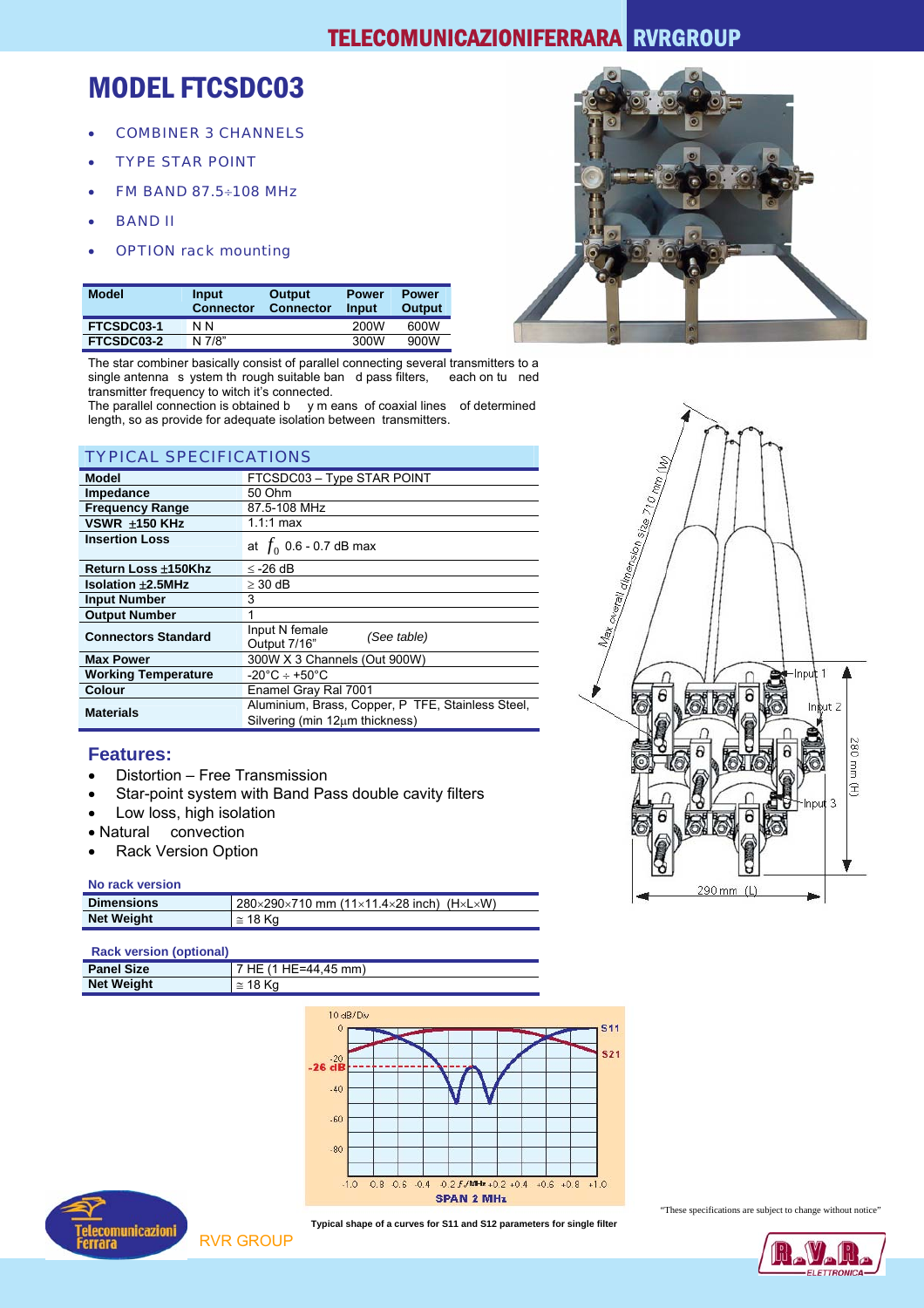# MODEL FTCSTC05

- COMBINER 3 CHANNELS
- TYPE STAR POINT
- RACK VERSION OPTION
- FM BAND 87.5÷108 MHz
- BAND II
- 

**FTCSTC05-2** 

**Model** Input



The star point combiner basica lly consist of parallel connecting several transmitters to a single antenna sy stem through suitable band pass filters, each on tuned transmitter frequency to witch it's connected. The parallel connection is obtained by means of coaxial

lines of determined length, so as provide for adequate isolation between transmitters.

**Power Input** 

**Power Output** 

**Output Connector** 

**FTCSTC05-1** 7/16" 7/16" 600W 1800W<br>**FTCSTC05-2** 7/16" 7/8" 600W 1800W

### TYPICAL SPECIFICATIONS

**Connector** 

| Model                      | FTCSTC05 - Type STAR POINT                |
|----------------------------|-------------------------------------------|
| Impedance                  | 50 Ohm                                    |
| <b>Frequency Range</b>     | 87.5-108 MHz                              |
| VSWR ±150KHz               | $1.1:1$ max                               |
| <b>Insertion Loss</b>      | at $f_0$ 0.65 dB max                      |
| Return Loss ±150Khz        | $\le$ -26 dB                              |
| <b>Isolation ±2.5MHz</b>   | $>$ 30 dB                                 |
| <b>Input Number</b>        | 3                                         |
| <b>Output Number</b>       | 1                                         |
| <b>Connectors Standard</b> | Input N<br>(See table)                    |
|                            | Output 7/16"                              |
| <b>Max Power</b>           | 600 W X 3 Channels                        |
| <b>Working Temperature</b> | $-20^{\circ}$ C ÷ +50 $^{\circ}$ C        |
| Colour                     | Enamel Gray Ral 7001                      |
| <b>Materials</b>           | Aluminium, Brass, Copper, PTFE, Stainless |
|                            | Steel, Silvering (min. 12µm thickness).   |



**Features:** 

- Distortion Free Transmission
- Star point system with triple pass-band cavity filters
- Star point system with pass stop
- Low loss, high isolation
- Natural convection
- Modular design
- OPTION Group delay equaliser

#### No rack version

| <b>Dimensions</b> | 530×400×680 mm (20.8×15.7×26.8 inch) (H×L×W) |
|-------------------|----------------------------------------------|
| <b>Net Weight</b> | $\approx$ 70 Kg                              |
|                   |                                              |

### Rack version (optional) **Panel Size 12 HE (1 HE=44,45 mm)**





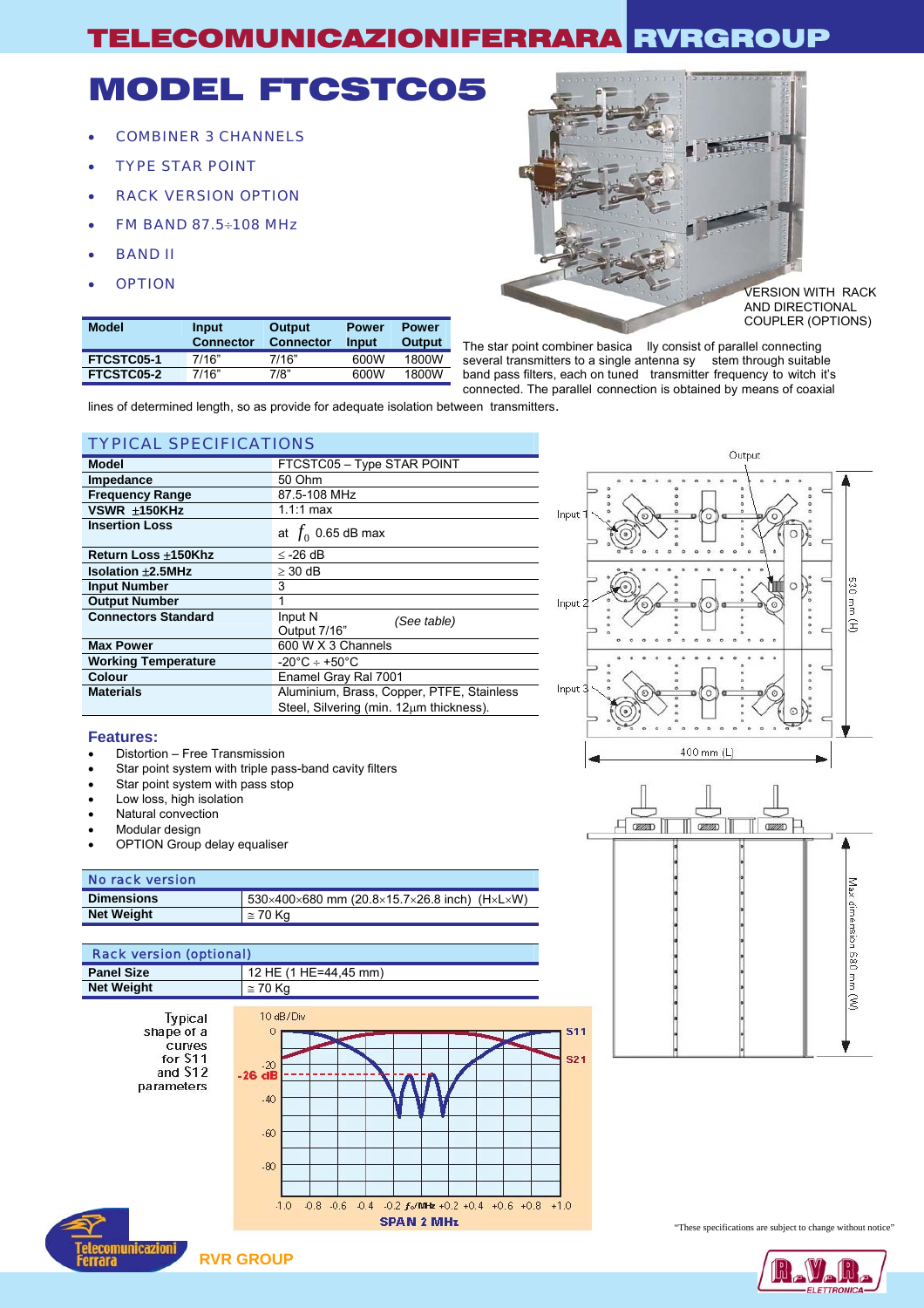### A C89@: H7G87%

- COMBINER 3 CHANNELS
- TYPE STAR POINT
- FM BAND 87.5÷108 MHz
- BAND II
- **OPTION**

| <b>Model</b> | Innut<br><b>Connector</b> | <b>Output</b><br>Connector Input | <b>Power</b> | <b>Power</b><br><b>Output</b> |
|--------------|---------------------------|----------------------------------|--------------|-------------------------------|
| FTCSDC%1     |                           | 7/16"                            | 600W         | 1800W                         |
| FTCSDC%2     |                           | 7/8"                             | 600W         | 1800W                         |
| FTCSDC%3     | 7/16"                     | 7/16"                            | 600W         | 1800W                         |
| FTCSDC%4     | 7/16"                     | 7/8"                             | 1 5KW        | 4 5KW                         |
| FTCSDC%5     | 7/8"                      | 7/8"                             | 1.5KW        | 4.5KW                         |

The star combiner basically consist of parallel connecting several transmitters to a single antenna system through suitable band pass ilters, each on tuned transmitter frequency<br>to w itch it's itch it's

connected. The parallel connection is obtained by means of coaxial lines of determined length, so as provide for adequate isolation between transmitters.

### TYPICAL SPECIFICATIONS

| <b>Models</b>              | <b>FTCSDC2 - Type STAR POINT</b>                                                   |
|----------------------------|------------------------------------------------------------------------------------|
| Impedance                  | 50 Ohm                                                                             |
| <b>Frequency Range</b>     | 87 5-108 MHz                                                                       |
| $VSWR + 150KHz$            | 1.1:1 max                                                                          |
| <b>Insertion Loss</b>      | at $f_0$ 0.28 dB max                                                               |
| Return Loss +150KHz        | $\le$ -26dB.                                                                       |
| Isolation +2.5MHz          | $>$ 30 dB                                                                          |
| No. of Input               | 3                                                                                  |
| No. of Output              |                                                                                    |
| <b>Connectors Standard</b> | Input 7/8"<br>(See table)<br>Output FIA 1+5/8"                                     |
| <b>Max Power</b>           | 2 KW x 3 Channels                                                                  |
| <b>Working Temperature</b> | $-20^{\circ}$ C $+$ +50 $^{\circ}$ C.                                              |
| Colour                     | Fnamel Gray Ral 7001                                                               |
| <b>Materials</b>           | Aluminium, Brass, Copper, PTFE, Stainless Steel,<br>Silvering (min 12um thickness) |



### **Features:**

- Distortion Free Transmission
- Star point system with double pass-band cavity filters (standard configurations)
- Star point system with triple pass-band cavity filters
- Star point system with pass stop
- Low loss, high isolation
- Natural convection
- Option Group delay equalizer

| <b>Dimensions</b> | $\frac{1300}{M}$ ax size $\frac{1}{200}$ 550 mm (51.2(Max size $\frac{1}{22}$ 5x21.6 inch) (HxLxW) |
|-------------------|----------------------------------------------------------------------------------------------------|
| <b>Net Weight</b> | $\simeq$ 63 Kn                                                                                     |
|                   |                                                                                                    |





**Typical shape of a curves for S11 and S12 parameters for single filter** "These specifications are subject to change without notice"